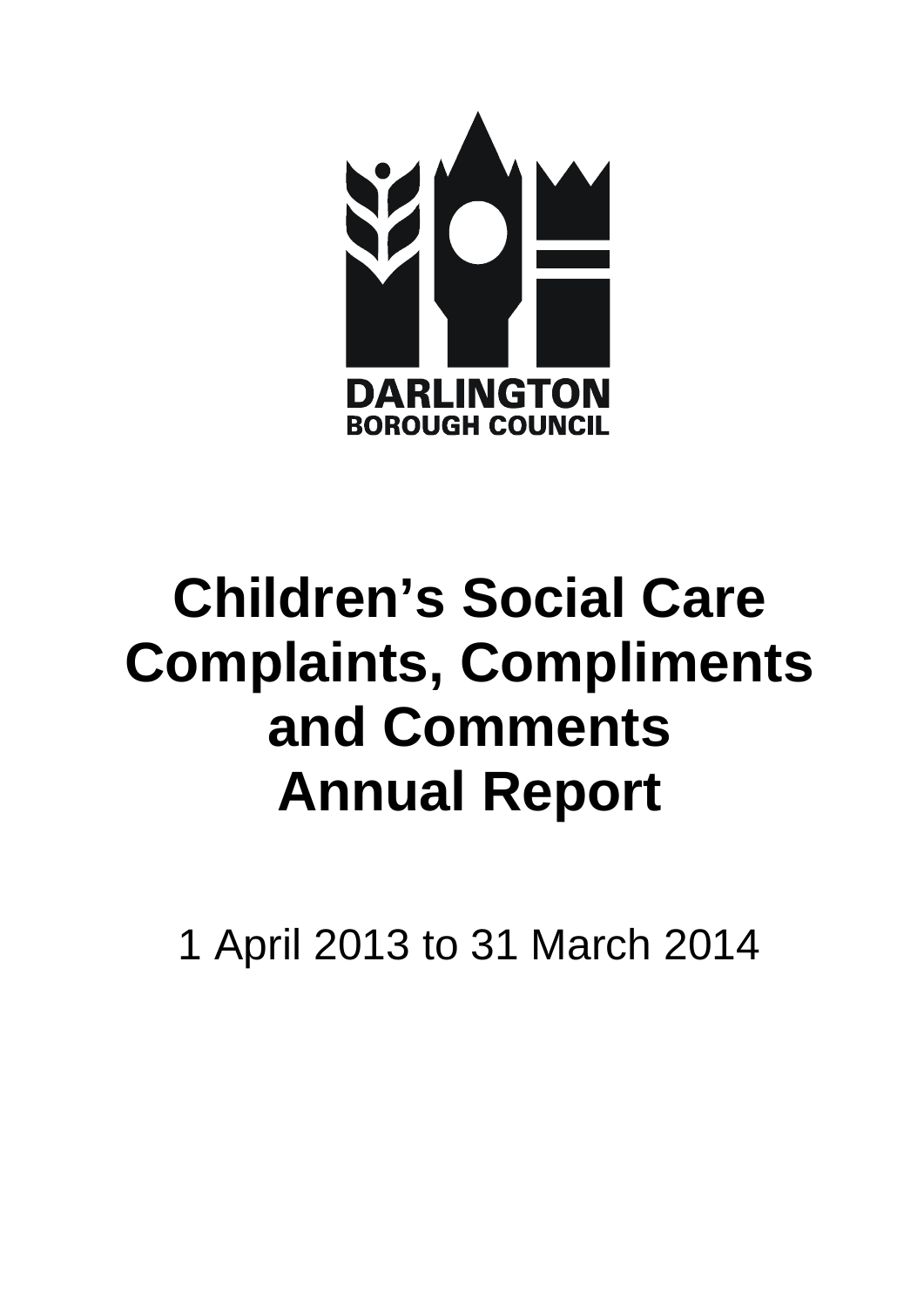# **Contents**

<span id="page-1-0"></span>

| Although complainants can refer complaints at any stage to the Local    |  |
|-------------------------------------------------------------------------|--|
| Government Ombudsman (LGO) they will not normally investigate until the |  |
| Council has conducted its own investigation and provided a response3    |  |
|                                                                         |  |
| Complaints, Compliments and Comments received in 2013/14 5              |  |
| Breakdown of all complaints compliments and comments received5          |  |
|                                                                         |  |
|                                                                         |  |
| Breakdown of Stage 1 complaints and compliments by Service Area/Team7   |  |
| Childcare Duty Team - Complaints and Compliments 2013/14 7              |  |
| Family Placement Service - Complaints and Compliments 2013/147          |  |
| Looked After Through Care - Complaints and Compliments 2013/14  8       |  |
| Learning Disabilities - Life Stages 0 - 25 - Complaints and Compliments |  |
|                                                                         |  |
| Specialist Assessment and Intervention Teams - Complaints and           |  |
|                                                                         |  |
| Breakdown of Stage 2 complaints by Service Area/Team 10                 |  |
| Outcomes of Stage 2 complaints responded to in 2013/14 10               |  |
|                                                                         |  |
|                                                                         |  |
|                                                                         |  |
| Performance against the Children's Social Care Complaints, Compliments  |  |
|                                                                         |  |
|                                                                         |  |
|                                                                         |  |
|                                                                         |  |
|                                                                         |  |
|                                                                         |  |
|                                                                         |  |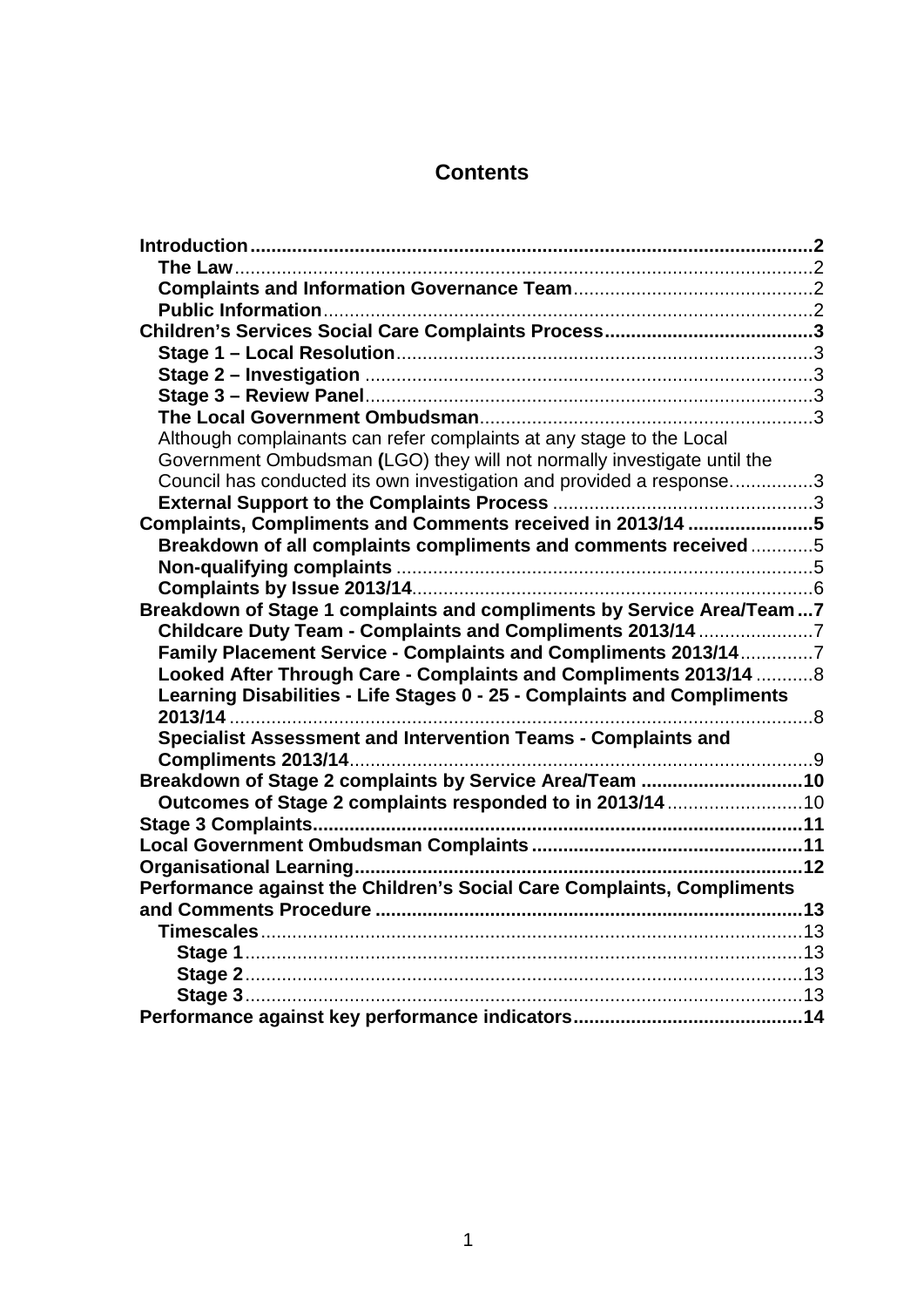# **Introduction**

Darlington Children's Social Care welcomes complaints, compliments and comments as a way of improving service delivery to children, young people and their families. The purpose of this report is to inform the service users, carers, the public, Council Members and Children's Social Care staff of the effectiveness of the Children's Social Care Complaints, Compliments and Comments Procedure (the Procedure). The report identifies topics and trends in relation to complaints information, makes suggestions for service improvements, where appropriate and identifies areas of organisational learning that have taken place in relation to people, policy and process.

## <span id="page-2-0"></span>**The Law**

The Council is required by law to have management arrangements in place for considering children's social care representations, including complaints, under the Children Act 1989. National legislative procedures for social care were amended in September 2006 with the introduction of the Children Act 1989 Representation Procedure (England) Regulations 2006 (the Regulations). It is a requirement of the Regulations that the Council publishes an annual report. In addition to the Regulations the Department for Education and Skills produced some comprehensive guidance for local authorities on managing complaints, called 'Getting the Best from Complaints'.

Key features of the Regulations include:

- A requirement for local authorities to appoint a Complaints Manager;
- A requirement for review panels to be retained by local authorities but with more robust arrangements for constituting and running them; and
- A 12 month time limit to make complaints.

## <span id="page-2-1"></span>**Complaints and Information Governance Team**

The Complaints and Information Governance Manager is appointed as the 'Complaints Manager' in accordance with the requirements of the Regulations. The Complaints and Information Governance (CIG) Team is independent of Children's Social Care operational line management. This ensures a high level of independence in the way children's social care complaints are managed within the Council.

## <span id="page-2-2"></span>**Public Information**

We are committed to making sure that everyone has equal access to all our services, including the Procedure. To help make the Procedure easily accessible we have produced two leaflets (one for children and young people and one for adults) covering all Council services to reflect the single point of access for complainants within the Council. The leaflets are available in all Council buildings. They have been written in line with the Plain English Campaign standards. The title is written in the most commonly used community languages and it contains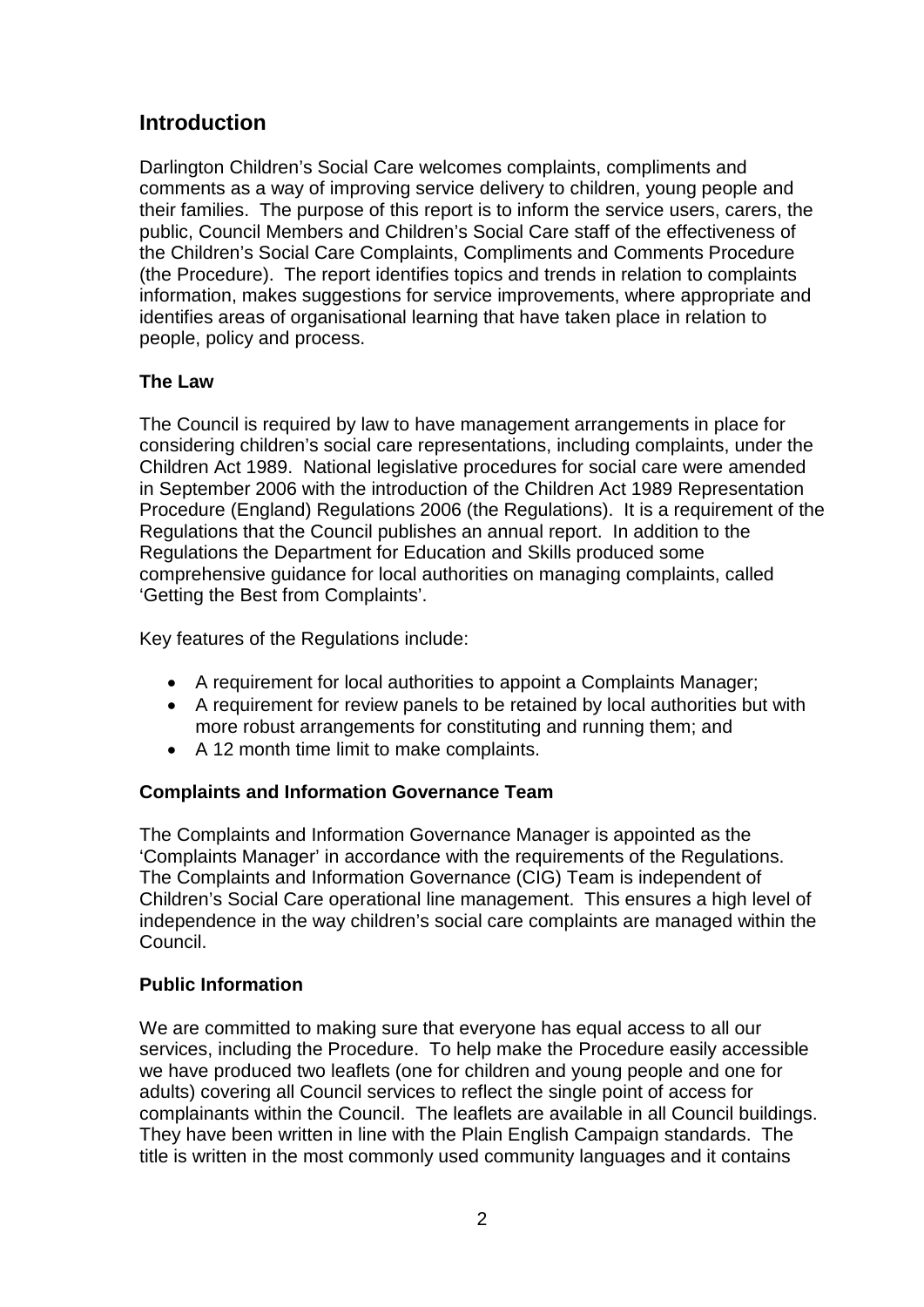details on how to access the information in other formats, for example, large print, audio and Braille.

The leaflet for children and young people was developed in conjunction with Connexions and young people to try and engage more young people in the process.

Information is available on the Council's website. There is also an electronic form which people can use to make a complaint, pay someone a compliment or pass comment on Council services. People may make a complaint in any format they wish. This can be in writing, by email, via the web, over the phone, in person or by any other reasonable means.

The Complaints Manager can arrange advocates and interpreters (including British Sign Language interpreters) where appropriate.

# <span id="page-3-0"></span>**Children's Services Social Care Complaints Process**

## <span id="page-3-1"></span>**Stage 1 – Local Resolution**

This initial stage allows Children's Social Care managers the opportunity to try and resolve complaints locally, usually within the team being complained about.

## <span id="page-3-2"></span>**Stage 2 – Investigation**

Stage 2 involves a full and formal investigation. An 'Independent Person' must also be appointed to oversee the investigation and report independently to Children's Social Care Services. Both the Investigating Officer and Independent Person produce reports, which are submitted to the Adjudicating Officer (the Assistant Director, Children, Families and Learning), who writes the final response to the complainant.

## <span id="page-3-3"></span>**Stage 3 – Review Panel**

A review panel is convened when the complainant is dissatisfied with the Stage 2 response. The panel consists of an independent chairperson and two individuals who are independent of the Council.

## <span id="page-3-4"></span>**The Local Government Ombudsman**

<span id="page-3-5"></span>Although complainants can refer complaints at any stage to the Local Government Ombudsman **(**LGO) they will not normally investigate until the Council has conducted its own investigation and provided a response.

## <span id="page-3-6"></span>**External Support to the Complaints Process**

## National Youth Advocacy Service (NYAS)

Children and young people who would like an advocate can contact NYAS directly. If they complain to the Council the Complaints Manager will provide them with information and advice about the advocacy service provided by NYAS. The DfES '*Get it Sorted'* guidance states that more robust procedures should be put in place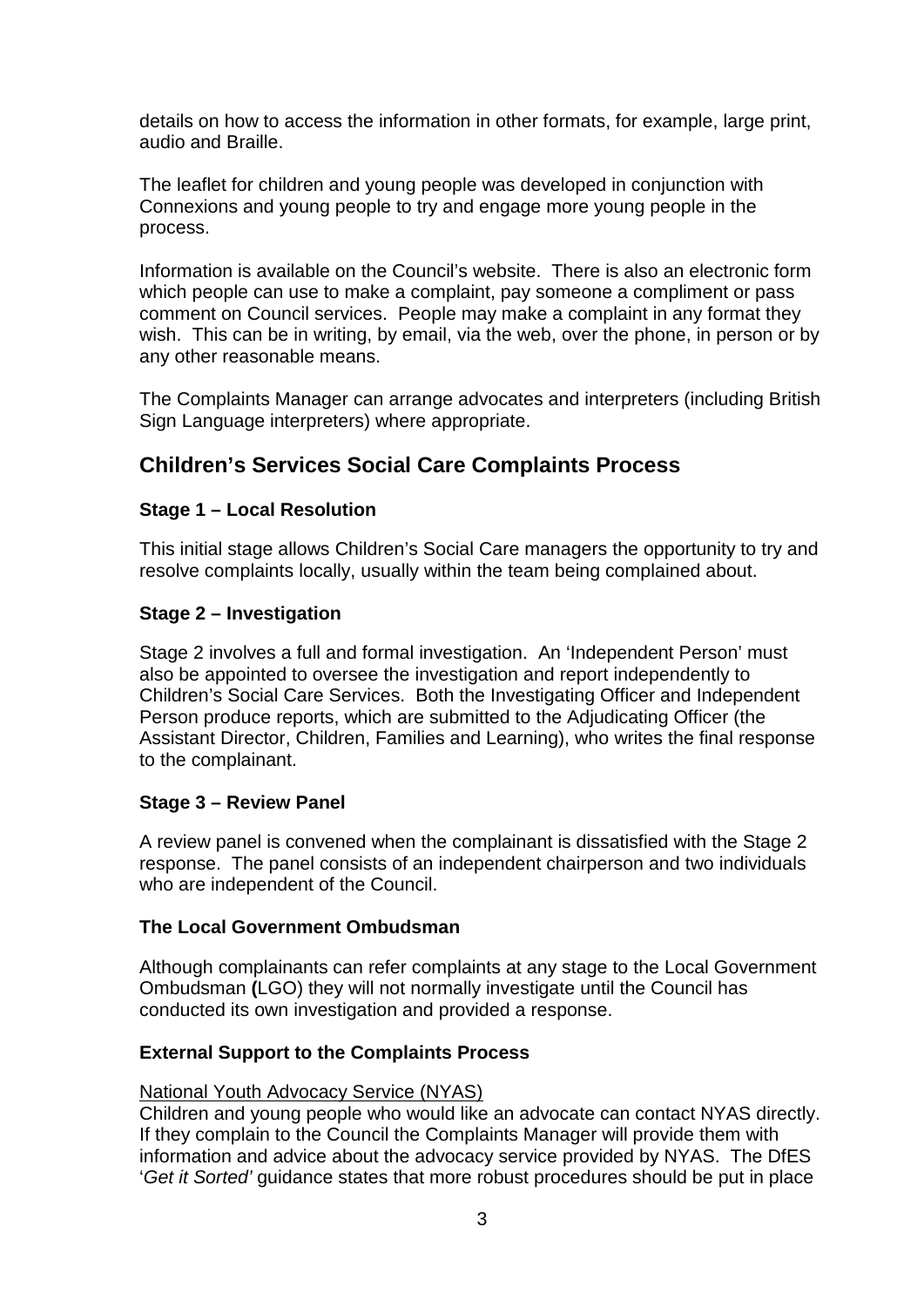to ensure children and young people are aware of the advocacy service and that it should be easy to access; the Council is committed to these principles.

#### Investigating Officers

While the Regulations do not require Investigating Officer's to be independent of the Council, we have signed up to a contract facilitated by Middlesbrough Borough Council for the provision of Independent Investigating Officers.

#### Independent Persons

The Council has signed up to a contract facilitated by Hartlepool Borough Council for the provision of Independent Persons.

#### Review Panels

The Council has also signed up to a contract facilitated by Stockton Borough Council for the provision of an Independent Chair and Independent Panellist service.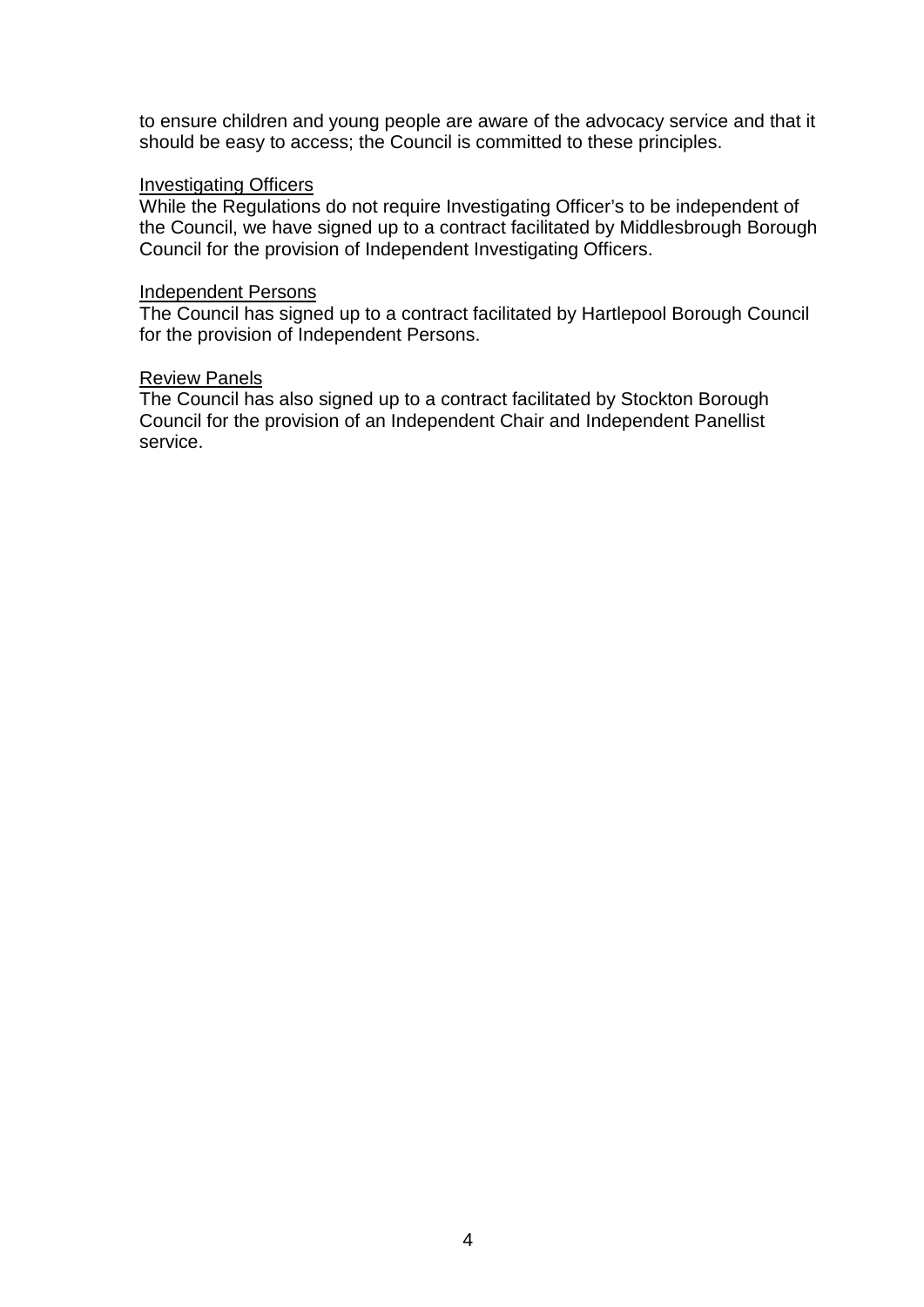# <span id="page-5-0"></span>**Complaints, Compliments and Comments received in 2013/14**

- There was a decrease in overall feedback, 52 representations compared to 77 representations in 2012/13.
- We received 46 complaints during 2013/14, a decrease from 63 complaints in 2012/13 and 49 in 2011/12.
- We received six compliments 2013/14, compared to 13 in 2012/13 and 14 in 2011/12.
- We received no comments in 2013/14, compared to one in 2012/13 and none in 2011/12.

#### <span id="page-5-1"></span>**Breakdown of all complaints compliments and comments received**

| Service/Team                           | <b>Complaints</b> | <b>Compliments</b> | <b>Comments</b> |
|----------------------------------------|-------------------|--------------------|-----------------|
| <b>Childcare Duty</b>                  |                   |                    |                 |
| <b>Family Placement Service</b>        | 2                 | 5                  |                 |
| Independent Reviewing Officer          | 2                 |                    |                 |
| Looked After Through Care              | 13                |                    |                 |
| Life Stages 0 - 25                     |                   |                    |                 |
| Specialist Assessment and Intervention | 6                 |                    |                 |
| Team (Area 1)                          |                   |                    |                 |
| Specialist Assessment and Intervention | 8                 |                    |                 |
| Team (Area 2)                          |                   |                    |                 |
| Specialist Assessment and Intervention |                   |                    |                 |
| Team (Area 3)                          |                   |                    |                 |
| <b>Total</b>                           | 46                |                    |                 |

#### <span id="page-5-2"></span>**Non-qualifying complaints**

In addition to the 46 children's social care complaints dealt with in accordance with the procedure a further six were received which were not eligible to be dealt with under the Procedure/Regulations. These included, for example, complaints about matters that had been decided by a court and historical issues.

In all cases the individual was advised of the reasons why we could not investigate their complaint and advised of the most appropriate way to pursue the matter. In addition to the non-qualifying complaints received, the CIG Team received numerous contacts in relation to issues which were resolved outside of the complaint procedure.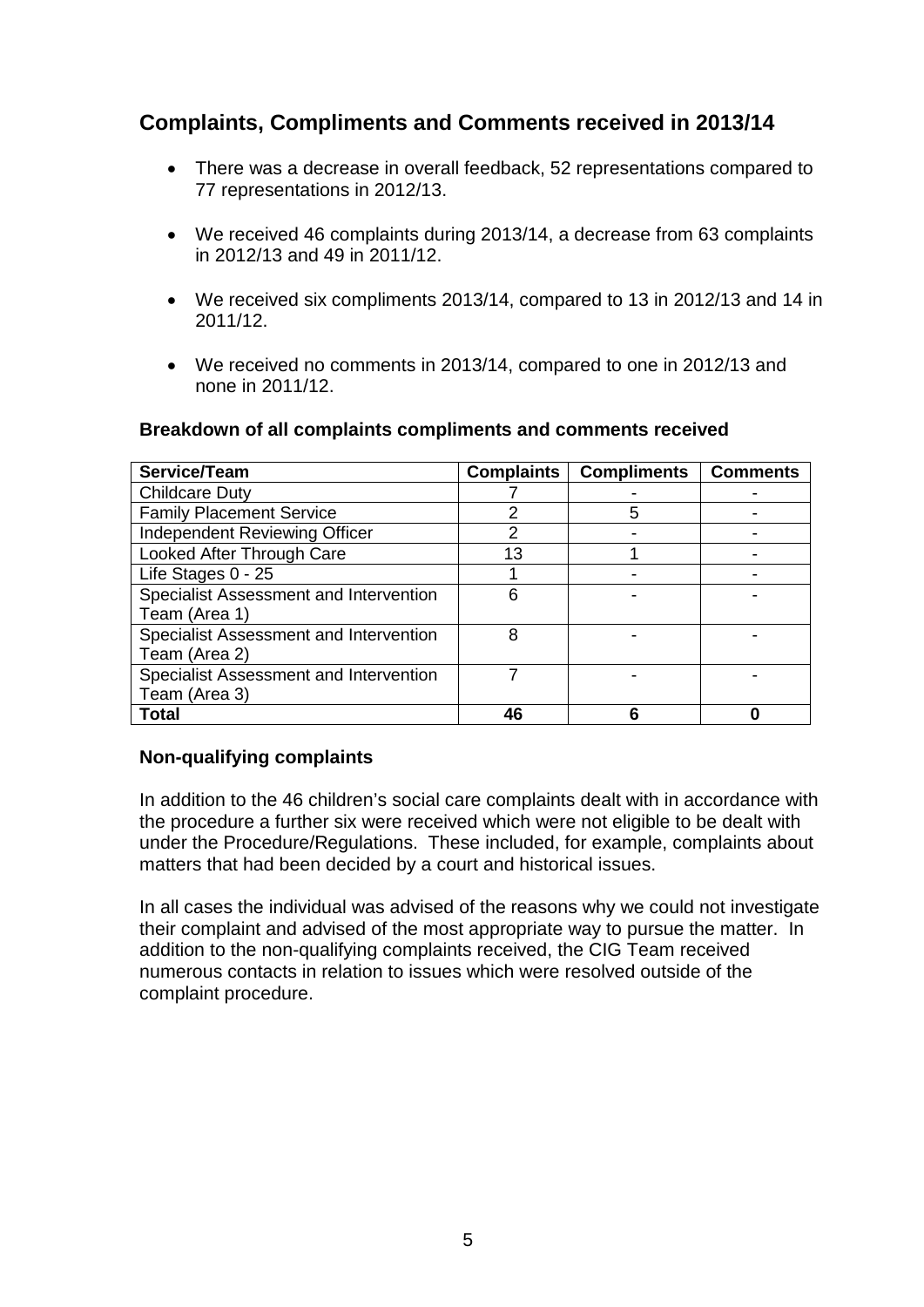#### <span id="page-6-0"></span>**Complaints by Issue 2013/14**



A total of 47 issues were logged as a result of the 46 complaints received.

While still the most common issue complained about, there was a significant reduction in the number of complaints received about service provision, compared to 30 in 2012/13.

Three complaints about service provision and one about lack of services related to contact. This was a significant reduction from 12 complaints about contact in 2012/13.

The second most commonly complained about issue was staff attitude/behaviour with the third being communication.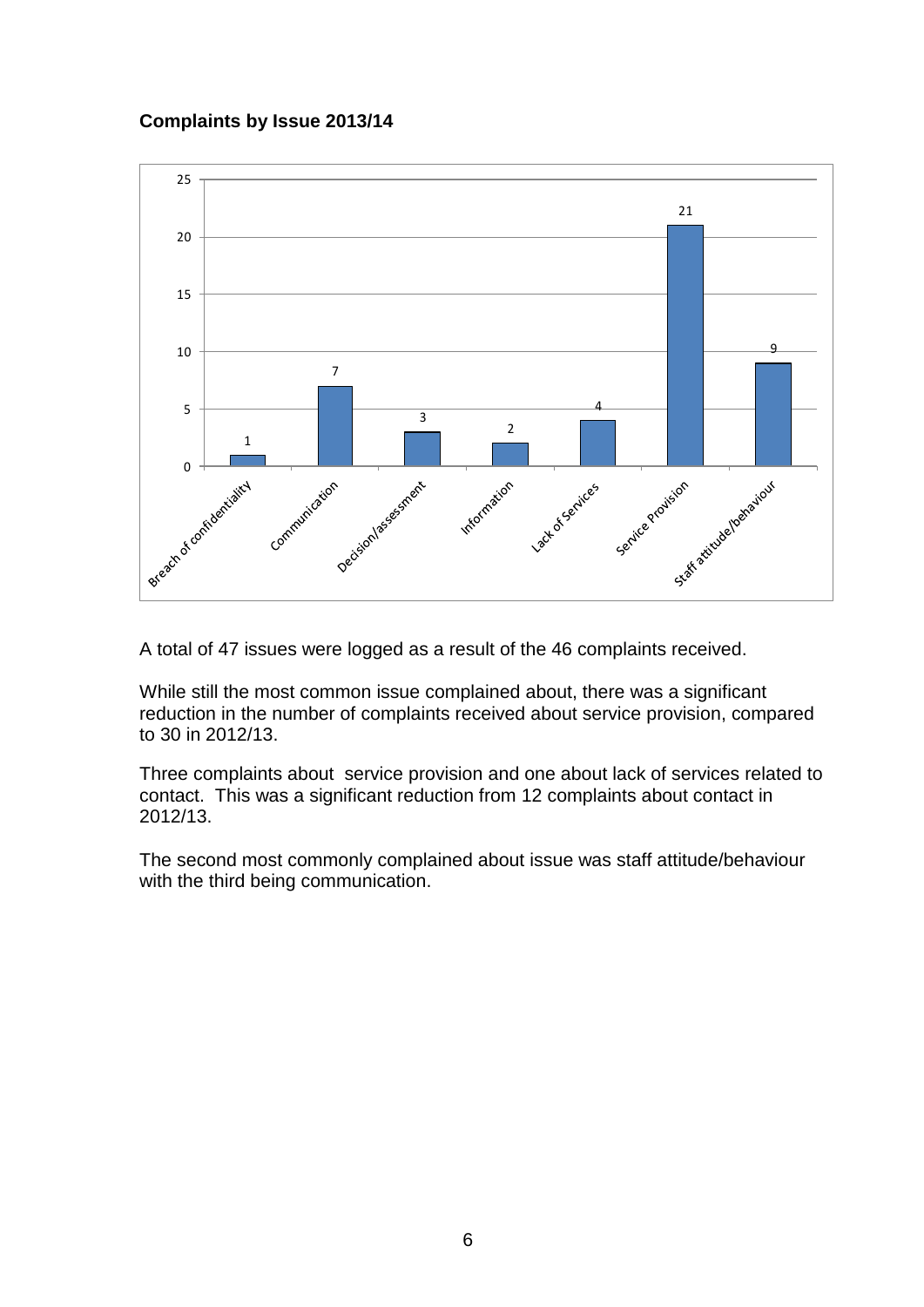# <span id="page-7-0"></span>**Breakdown of Stage 1 complaints and compliments by Service Area/Team**

## <span id="page-7-1"></span>**Childcare Duty Team - Complaints and Compliments 2013/14**

The Childcare Duty Team received seven complaints during 2013/14, the same number as in 2012/13.

The team received no compliments compared to one in 2012/13.

## **Outcomes of Stage 1 complaints responded to in 2013/14**

Eight Stage 1complaints were responded to during 2013/14.

**Partially Not** 

|              | <b>Upheld</b> | <b>Partially</b><br><b>Upheld</b> | Not<br><b>Upheld</b> | <b>Inconclusive</b> | Withdrawn | <b>Total</b> |
|--------------|---------------|-----------------------------------|----------------------|---------------------|-----------|--------------|
|              |               |                                   |                      |                     |           |              |
| <b>Total</b> |               |                                   |                      |                     |           |              |

## <span id="page-7-2"></span>**Family Placement Service - Complaints and Compliments 2013/14**

The Family Placement Service received two complaints during 2013/14, a reduction from five in 2012/13.

The team also received five compliments during 2013/14, an increase from none in 2012/13.

## **Outcomes of Stage 1 complaints responded to in 2013/14**

Four Stage 1complaints were responded to during 2013/14.

|              | Upheld | <b>Partially</b><br><b>Upheld</b> | <b>Not</b><br><b>Upheld</b> | <b>Inconclusive</b> | Withdrawn | <b>Total</b> |
|--------------|--------|-----------------------------------|-----------------------------|---------------------|-----------|--------------|
|              |        |                                   |                             |                     |           |              |
| <b>Total</b> |        |                                   |                             |                     |           |              |

## **Independent Reviewing Officer - Complaints and Compliments 2013/14**

The Independent Reviewing Officer received two complaints during 2013/14, an increase from none in 2012/13.

The team received no compliments compared to one in 2012/13.

## **Outcomes of Stage 1 complaints responded to in 2013/14**

Two Stage 1complaints were responded to during 2013/14.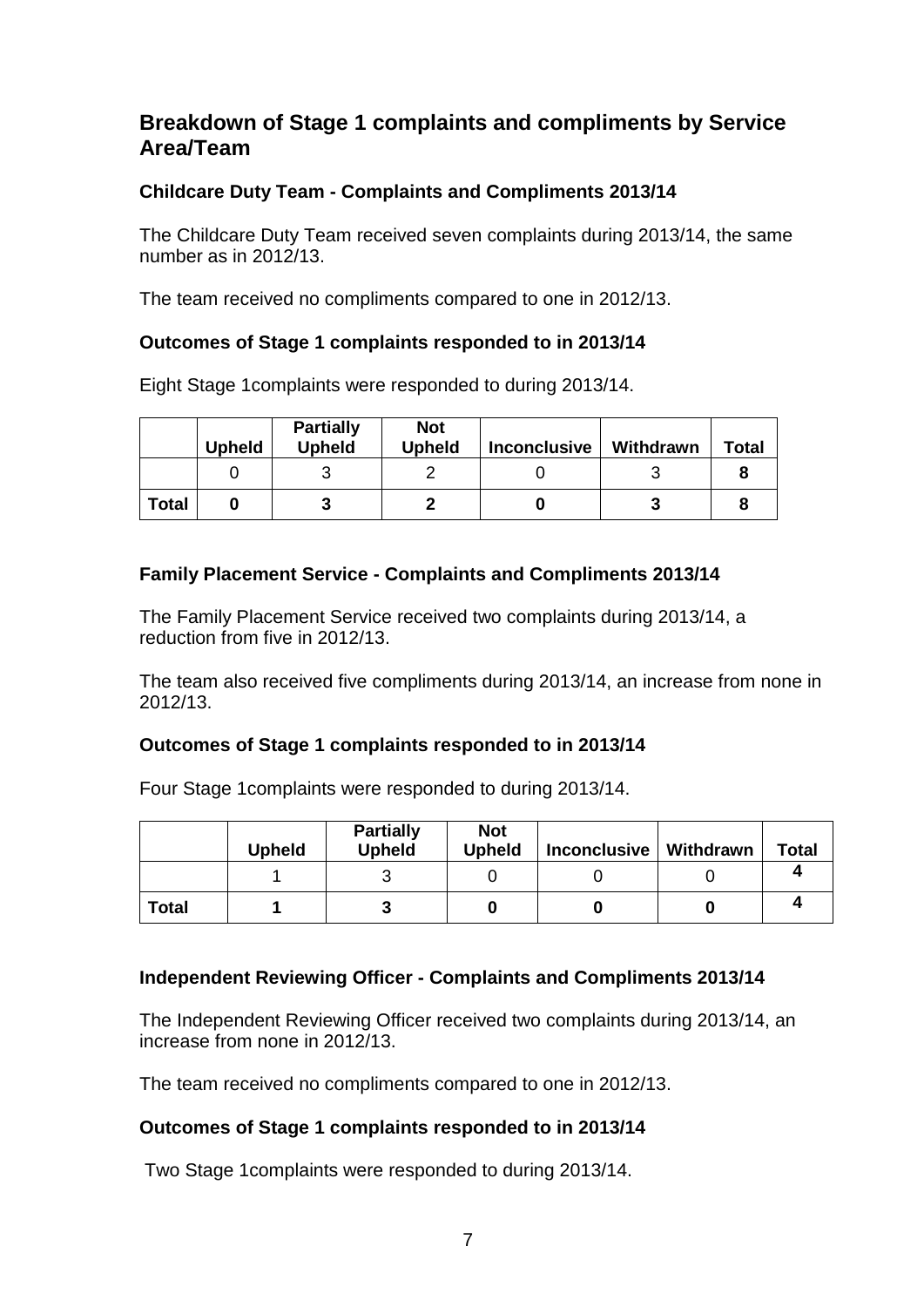|              | Upheld | <b>Partially</b><br><b>Upheld</b> | <b>Not</b><br><b>Upheld</b> | <b>Inconclusive</b> | Withdrawn | <b>Total</b> |
|--------------|--------|-----------------------------------|-----------------------------|---------------------|-----------|--------------|
|              |        |                                   |                             |                     |           |              |
| <b>Total</b> |        |                                   |                             |                     |           |              |

#### <span id="page-8-0"></span>**Looked After Through Care - Complaints and Compliments 2013/14**

The Looked After Through Care Team received 13 complaints during 2013/14, a significant increase from seven in 2012/13.

The team also received one compliment, the same number as in 2012/13.

#### **Outcomes of Stage 1 complaints responded to in 2013/14**

|              | <b>Upheld</b> | <b>Partially</b><br><b>Upheld</b> | <b>Not</b><br><b>Upheld</b> | <b>Inconclusive</b> | Withdrawn | <b>Total</b> |
|--------------|---------------|-----------------------------------|-----------------------------|---------------------|-----------|--------------|
|              |               |                                   | 5                           |                     |           | 12           |
| <b>Total</b> |               |                                   | J                           |                     |           | 12           |

12 Stage 1complaints were responded to during 2013/14.

#### <span id="page-8-1"></span>**Learning Disabilities - Life Stages 0 - 25 - Complaints and Compliments 2013/14**

The Life Stages 0 - 25 team received one complaint during 2013/4 compared to two complaints during 2012/13.

The team did not receive any compliments, compared to one in 2012/13.

#### **Outcomes of Stage 1 complaints responded to in 2013/14**

Two Stage 1complaints were responded to during 2013/14.

|              | <b>Upheld</b> | <b>Partially</b><br><b>Upheld</b> | <b>Not</b><br><b>Upheld</b> | <b>Inconclusive</b> | Withdrawn | <b>Total</b> |
|--------------|---------------|-----------------------------------|-----------------------------|---------------------|-----------|--------------|
|              |               |                                   |                             |                     |           |              |
| <b>Total</b> |               |                                   |                             |                     |           |              |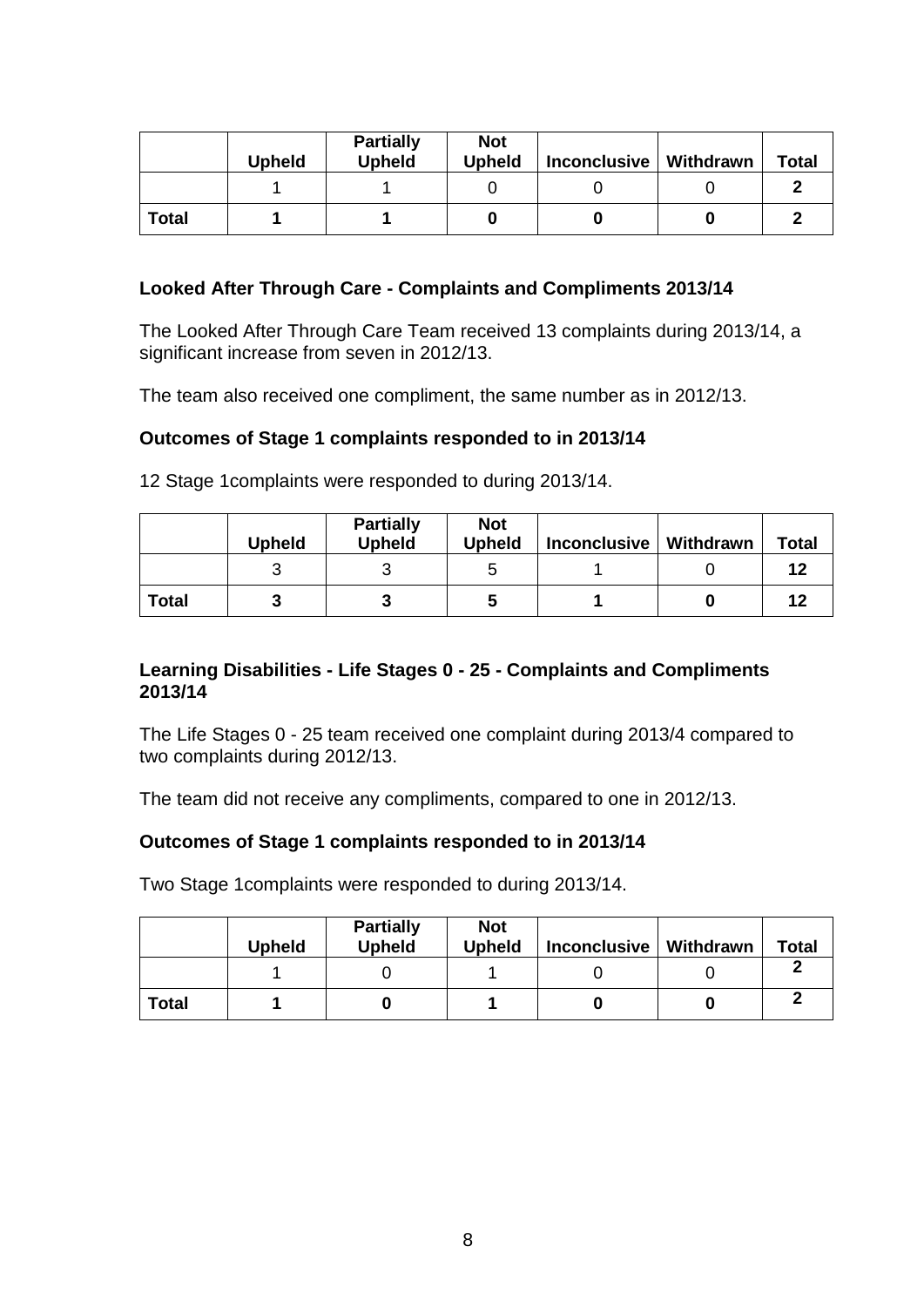#### <span id="page-9-0"></span>**Specialist Assessment and Intervention Teams - Complaints and Compliments 2013/14**



Overall 21 complaints were received by the Specialist Assessment and Intervention Teams, a significant decrease from 37 in 2012/13.

The team did not receive any compliments, compared to four in 2012/13.

## **Outcomes of Stage 1 complaints responded to in 2013/14**

20 Stage 1complaints were responded to during 2013/14.

|              | <b>Upheld</b> | <b>Partially</b><br><b>Upheld</b> | <b>Not</b><br><b>Upheld</b> | <b>Inconclusive</b> | Withdrawn | <b>Total</b> |
|--------------|---------------|-----------------------------------|-----------------------------|---------------------|-----------|--------------|
| Area 1       |               | 5                                 |                             |                     |           | 6            |
| Area 2       | っ             | 3                                 |                             |                     |           |              |
| Area 3       |               |                                   |                             |                     |           | 6            |
| <b>Total</b> | 3             | 12                                | 3                           | 0                   |           | 20           |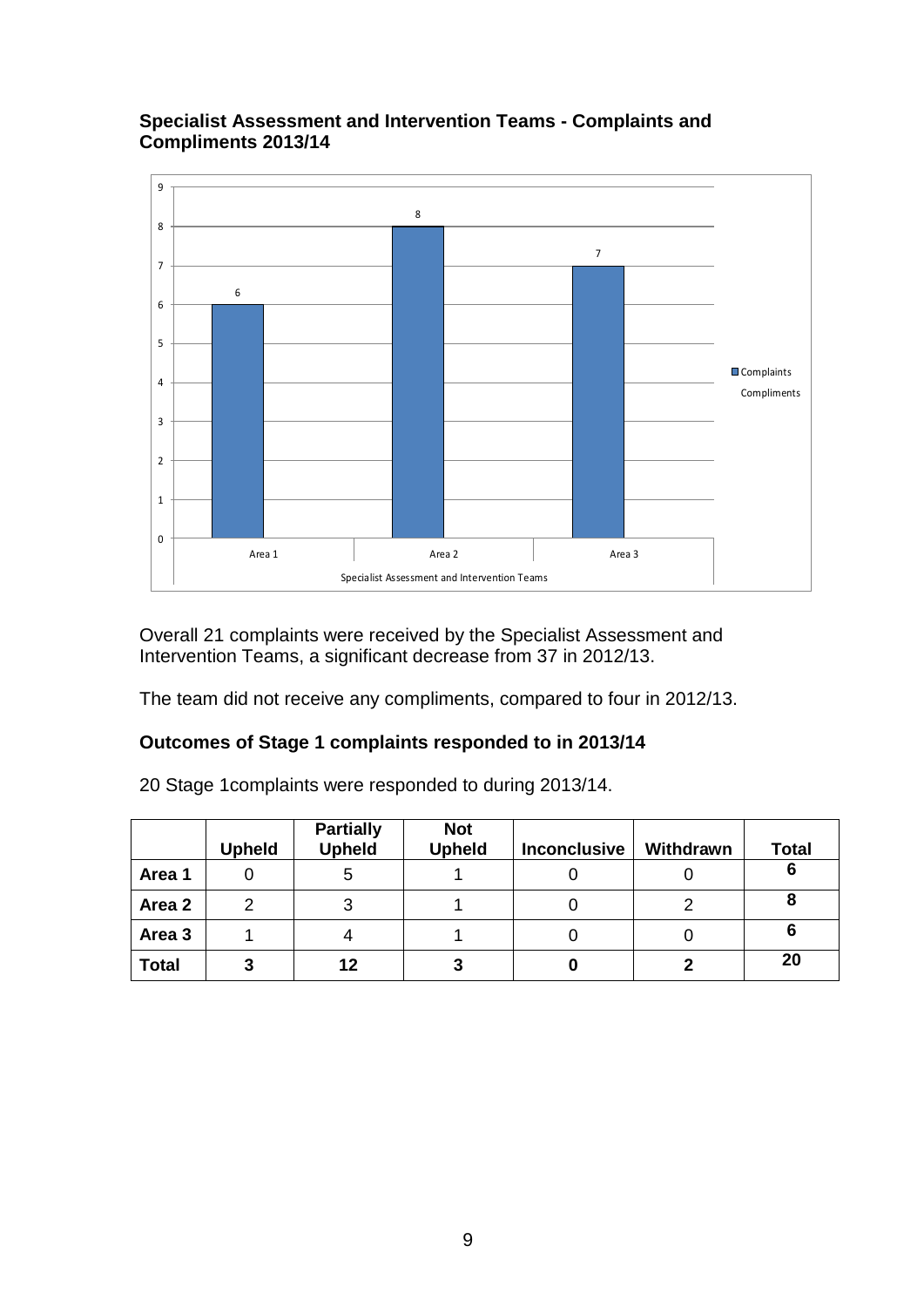# <span id="page-10-0"></span>**Breakdown of Stage 2 complaints by Service Area/Team**

Nine complaints were escalated to Stage 2 during 2013/14, compared to five in 2012/13 and three in 2011/12.



## <span id="page-10-1"></span>**Outcomes of Stage 2 complaints responded to in 2013/14**

|                                                                   | <b>Upheld</b> | <b>Partially</b><br><b>Upheld</b> | <b>Not</b><br><b>Upheld</b> | Total       |
|-------------------------------------------------------------------|---------------|-----------------------------------|-----------------------------|-------------|
| Independent Reviewing<br>Officer                                  |               |                                   |                             |             |
| <b>Childcare Duty</b>                                             |               |                                   |                             | $\mathbf 2$ |
| <b>Family Placement Service</b>                                   |               |                                   |                             |             |
| Looked After Through<br>Care Team                                 | 2             |                                   |                             | 2           |
| <b>Specialist Assessment</b><br>and Intervention Team<br>(Area 2) |               |                                   |                             |             |
| Total                                                             |               |                                   |                             |             |

Seven Stage 2 complaints were responded to during 2013/14.

The complaint for the Independent Reviewing Officer concerned errors on the Council's part in administering the Looked After Review (LAR) process.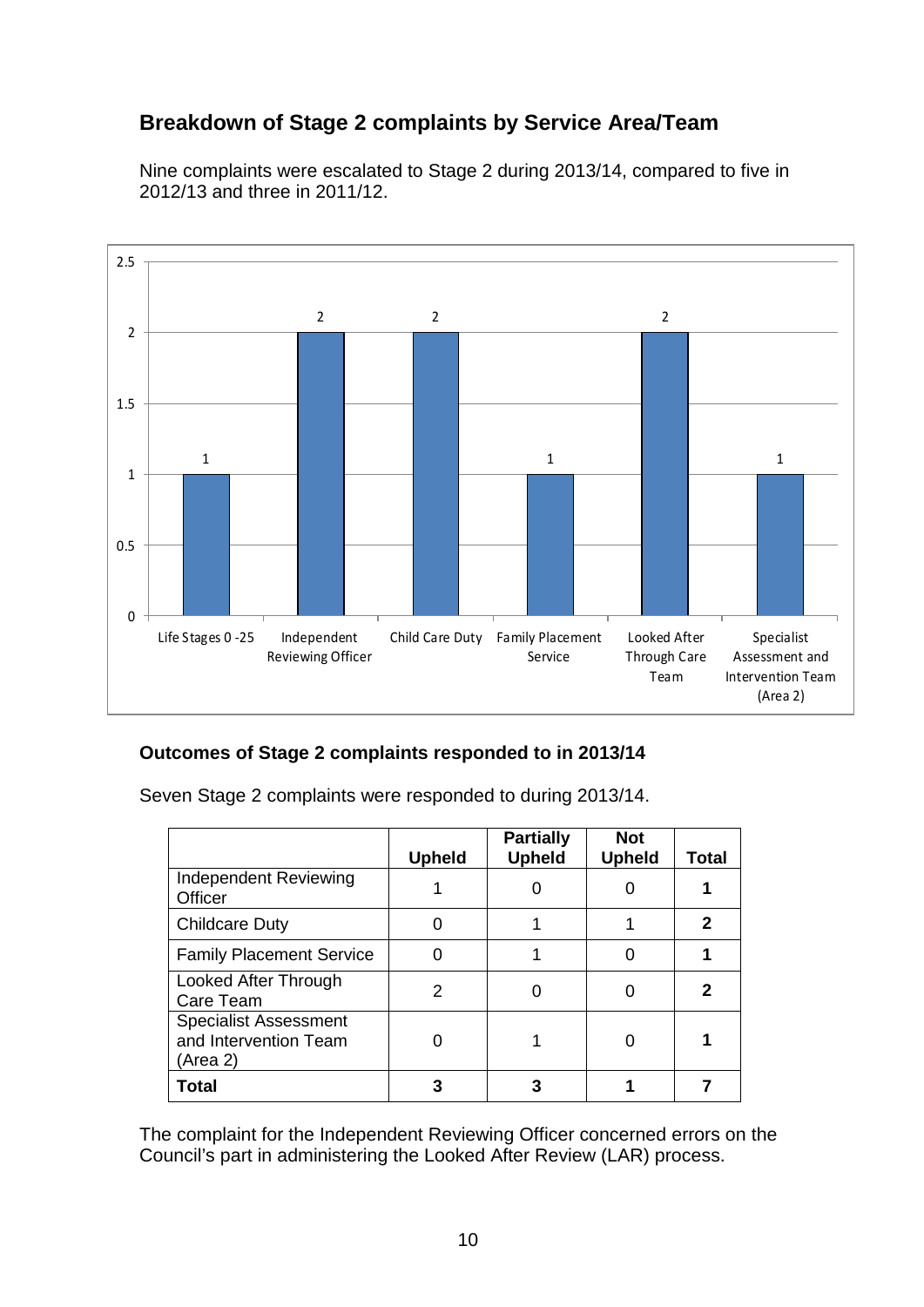The complaint for the Childcare Duty team that was partially upheld concerned a decision to cancel contact. The complaint for the Childcare Duty team that was not upheld concerned communication and an alleged failure to arrange contact.

The complaint for the Family Placement Service concerned an individual's dissatisfaction with the support they received around the adoption process.

One of the complaints for the Looked After Through Care Team concerned an individual's dissatisfaction with changes to contact arrangements agreed following a previous complaint. The other complaint concerned a breach of confidentiality.

The complaint for the Specialist Assessment and Intervention Team (Area 2) concerned an individual's general dissatisfaction following their involvement with children's social care social services.

# <span id="page-11-0"></span>**Stage 3 Complaints**

No complaints were escalated to Stage 3, nor were any Stage 3 complaints determined during 2013/14.

## <span id="page-11-1"></span>**Local Government Ombudsman Complaints**

Two complaints were referred to the LGO during 2013/14, compared to none 2012/13. Both of these were early referrals made by the Complaints Manager, in agreement with the complainant following Stage 2.

The LGO determined both of these complaints during 2013/14.

The first was for the Specialist Assessment and Intervention Team (Area 1) and concerned a parent's dissatisfaction with the way in which the Council was exercising its discretion to arrange contact between them and their children; in accordance with a court order. The Council upheld the complaint at stage 2 and agreed a course of action to facilitate contact. At the same time the matter went back to court and a new court order was made granting indirect contact only between the parent and the children. On receipt of a request to progress the matter to stage 3 the Complaints Manager made an early referral to the LGO, as the circumstances complained about no longer existed and it was not possible for the Council to provide the remedy sought i.e. direct contact with the children. The LGO did not investigate the complaint. The LGO's decision was *'Not in jurisdiction and discretion not exercised'* on the basis that the complaint was partly outside of her jurisdiction and she had no power to provide the remedy sought.

The second was for the Independent Reviewing Officer. This was in fact considered as two separate complaints by the Council and concerned a parent's dissatisfaction with the Looked After Review process. Again the Complaints Manager made an early referral to the LGO, this time on the basis that all of the points of complaint had been upheld and the Council had agreed to provide the remedy initially requested. The LGO's decision was '*Not to initiate an Investigation'* on the basis that the Council had already provided a remedy and there was no other worthwhile remedy which could be provided.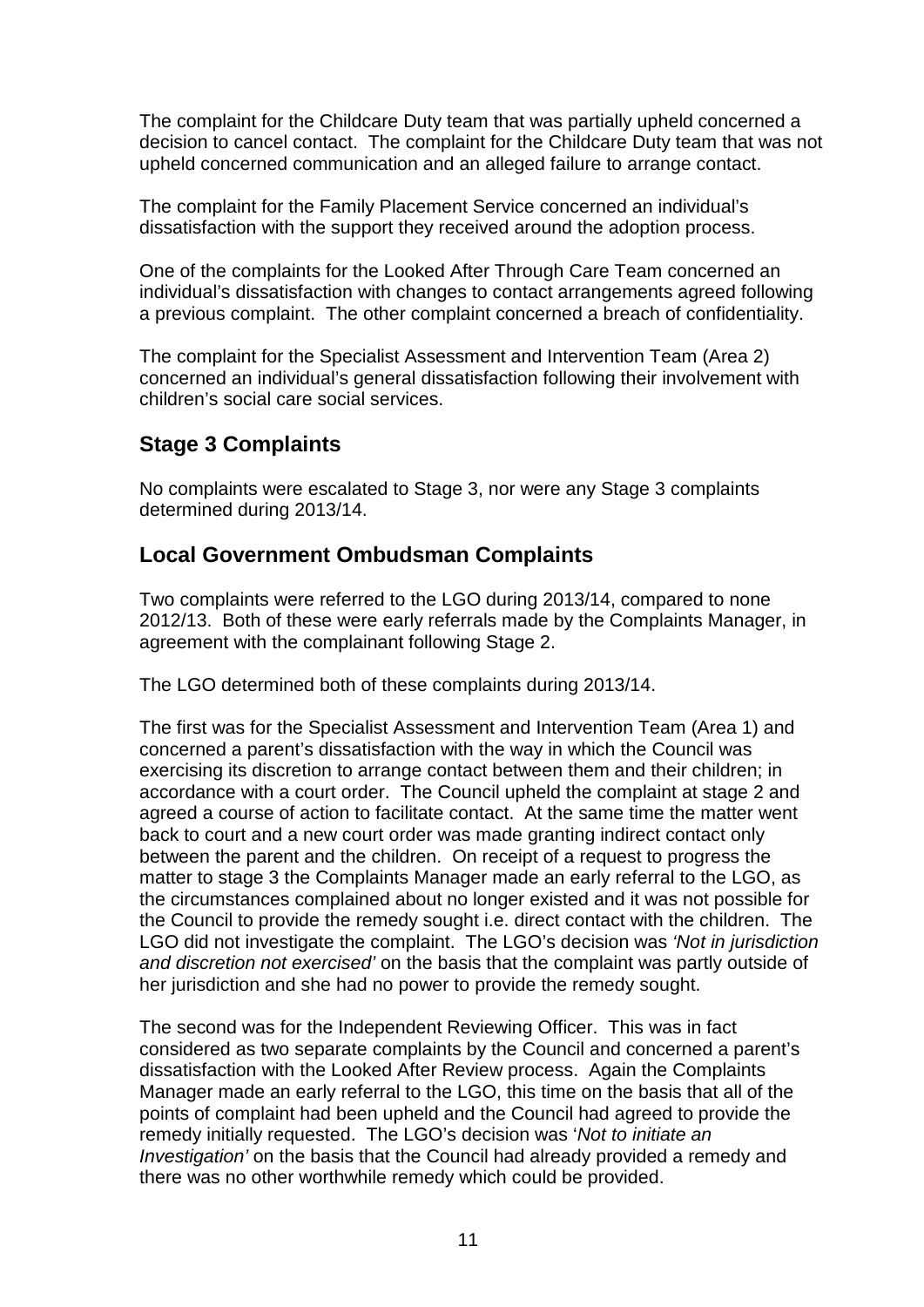# <span id="page-12-0"></span>**Organisational Learning**

All resolution and organisational learning actions identified as a result of complaints are assigned to a responsible manager and progress against those actions is monitored by the Complaints Manager. In addition to those actions taken to resolve the individual's complaint several service improvements were made following complaint investigations during 2013/14. Some examples of these are detailed below.

- Following a complaint for the Independent Reviewing officer it was agreed that the Council would produce and make available to parents of Looked After Children a document setting out its policy in relation to The Care Planning, Placement and Case Review (England) Regulations 2010.
- Following a complaint for the Childcare Duty team training was provided for staff in relation to child protection, direct work with families and complaints.
- Following a complaint for the Family Placement Service training was provided for staff in relation to the adoption process. A review of adoption process was also undertaken.
- Following a complaint for the Looked After Through Care team it was agreed that the Council would critically examine its system for ensuring that Looked After Reviews address issues raised by participants and that after the review all parties receive the relevant review documentation within the timescales indicated by guidance. It was also agreed that the Council would consider an extension of the current monitoring system that alerts a senior manager, independent of the case, when timescales have been exceeded by a predetermined amount.
- Following a complaint for the Specialist Assessment and Intervention Team (Area 2) it was agreed that improved training would be provided to social workers and contact supervisors around contact and that the Council would ensure that the recording of contact is shared promptly with all parties. It was also agreed that social workers would ensure that a continuation of breast feeding is supported and promoted. In addition, the Council agreed to review its processes and procedures to ensure that children and young people accommodated by the Council are subjected to as few moves as possible. The Council also agreed to explore with foster care providers how to improve recruitment of carers from different cultural backgrounds and with specialist experience of children presenting with Autistic Spectrum Disorder.
- Following a complaint for the Family Placement Service it was agreed that the Council would ensure minutes of Adoption Review Meetings, Life Story work, Later in Life Letters and Memory Boxes are provided in a timely manner. It was also agreed that staff would ensure clarity around arrangements for contact by birth parents after children are placed with adoptive parents.
- Following a complaint for the Specialist Assessment and Intervention Team (Area 3) it was agreed the Council would review the current duty system to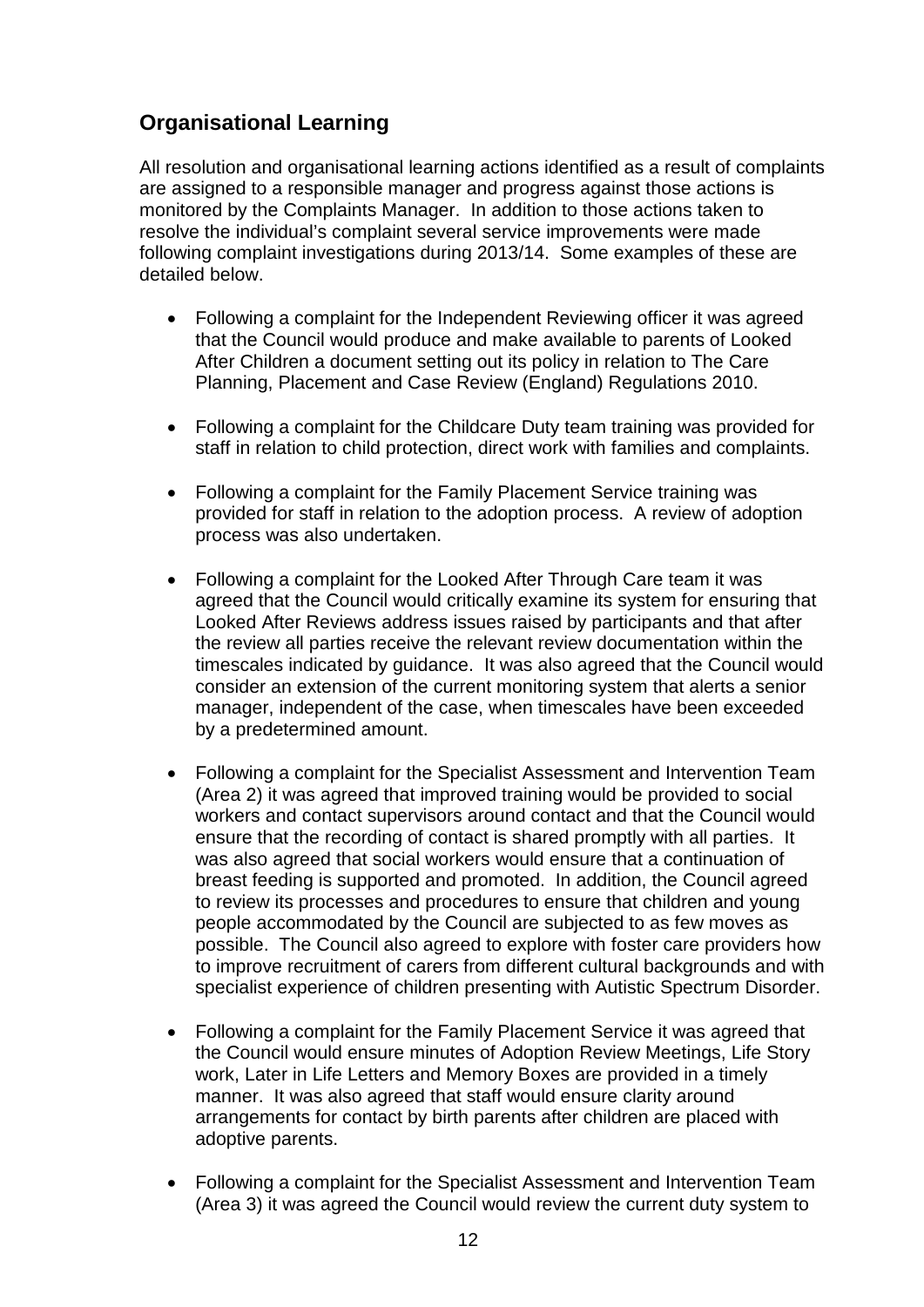ensure that if service users or professionals visit /telephone the office and their social worker/manager is not available a duty social worker is available to deal with the matter or take a message.

## <span id="page-13-0"></span>**Performance against the Children's Social Care Complaints, Compliments and Comments Procedure**

## <span id="page-13-1"></span>**Timescales**

## <span id="page-13-2"></span>**Stage 1**

The target for responding to a complaint at Stage 1 is 10 working days, with a possible extension of up to 20 working days if the complaint is complex.

- 41.7% of Stage 1 complaint responses were sent out within 10 working days. This is a slight decrease in performance from 42.6% in 2012/13.
- A further 29.1% of Stage 1 complaint responses were sent out within 20 working days.
- In total 70.8% of Stage 1 complaint responses were sent out within the maximum 20 working day timescale, an increase from 66% in 2012/13.
- The average Stage 1 response time in 2013/14 was 21 working days.

## <span id="page-13-3"></span>**Stage 2**

The target for responding to a complaint at Stage 2 is 25 working days, extendable up to a maximum of 65 working days.

- In 2013/14 no Stage 2 responses were sent out within 25 working days.
- Only one of the seven Stage 2 complaints responded to in this period was completed within the maximum timescale allowed. This complaint was responded to in 54 working days. An extension was agreed with the complainant.
- The other six Stage 2 complaints were responded to within between 66 and 186 working days. The complaint that took 186 working days to investigate was a particularly complex complaint. Additional delays occurred as the complainant's first language was not English, meaning that interpreters had to be arranged to attend meetings and the response had to be translated. In all cases an extension was agreed with the complainant.

## <span id="page-13-4"></span>**Stage 3**

• There were no Stage 3 Review Panels held in 2013/14.